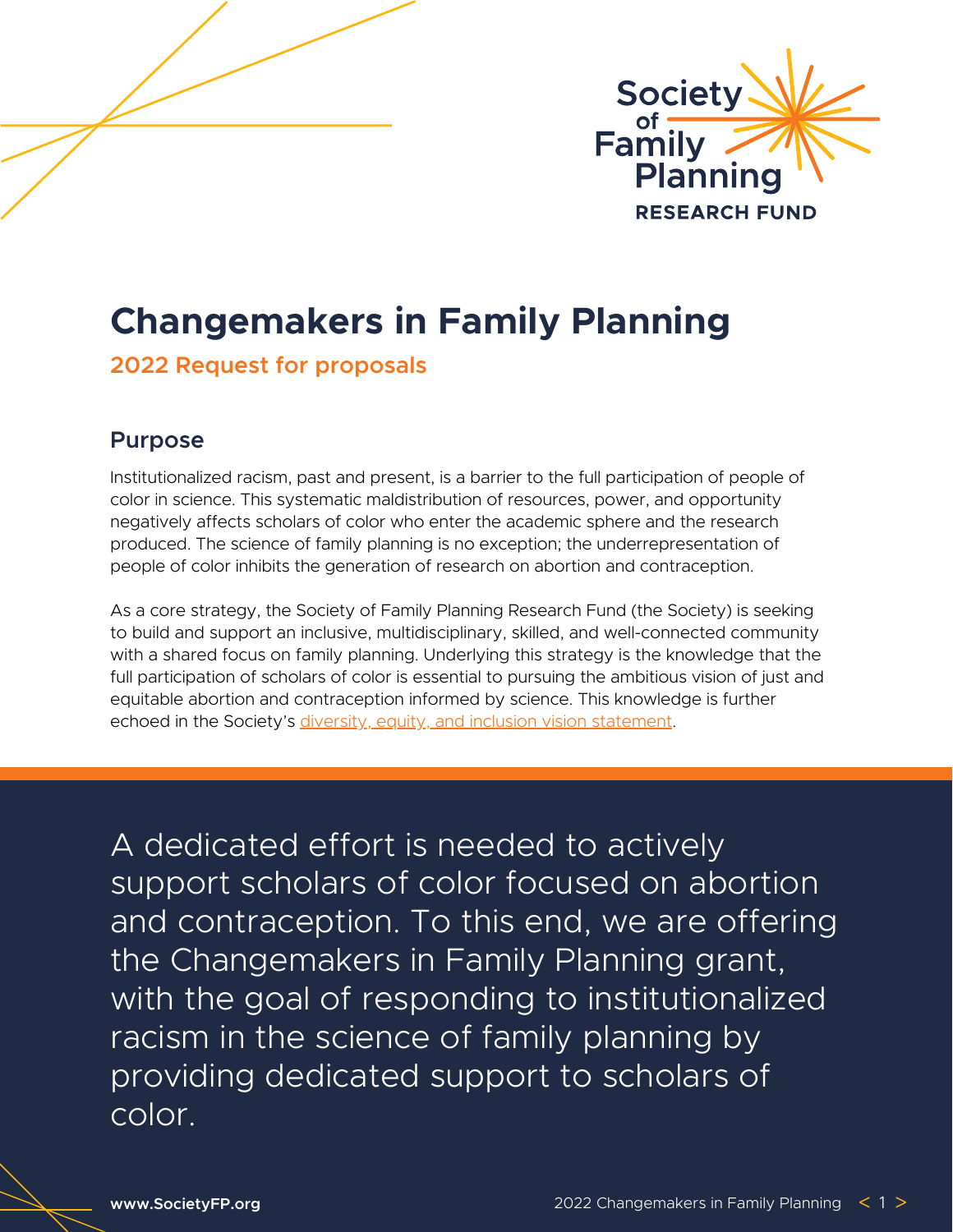### **Award benefits**

The aim of the Changemakers in Family Planning grant is to respond to institutionalized racism in the field of family planning by providing dedicated support for awardees to expand research skills and expertise. Awardees will have the opportunity to spend 18 months honing research skills and interests. The expected deliverable at the end of the award period is the completion of career development activities. Awardees will not be expected to conduct original research as part of this grant; rather, awardees will be granted support related to research interests, skills development, mentorship, and networking. Specific support includes:

### **Salary support and professional development**

Salary support with a total cap of \$60,000 for the 18-month award period with the condition that protected time supported by the award must exceed 10% effort. Indirect costs are permitted up to 20% of the amount requested for salary support and are included with a total cap of \$60,000 for the 18-month award period.

Up to \$10,000 to pay expenses directly related to participation in research skills development opportunities (eg, program fees, travel expenses).

### **Mentorship**

\$6,000 to support mentorship contracts (scope of work defined by the mentee) with two mentors (\$3,000 each), one scholar-identified (background in family planning not required) and one matched to the scholar by Society staff. In addition, Society staff will provide support to define these scopes of work and administer the mentorship contracts.

### **Networking**

- Complimentary membership to the Society for two years during the award period (September 2022-2024).
- Complimentary registration, hotel, and travel to attend the 2022 and 2023 SFP Annual Meetings.
- Connections with the cohort of scholars who receive the grant this year, in addition to grantee-only activities designed to build connections within and across cohorts.
- Private networking events designed to introduce scholars to leaders in the field and potential funding sources for future research.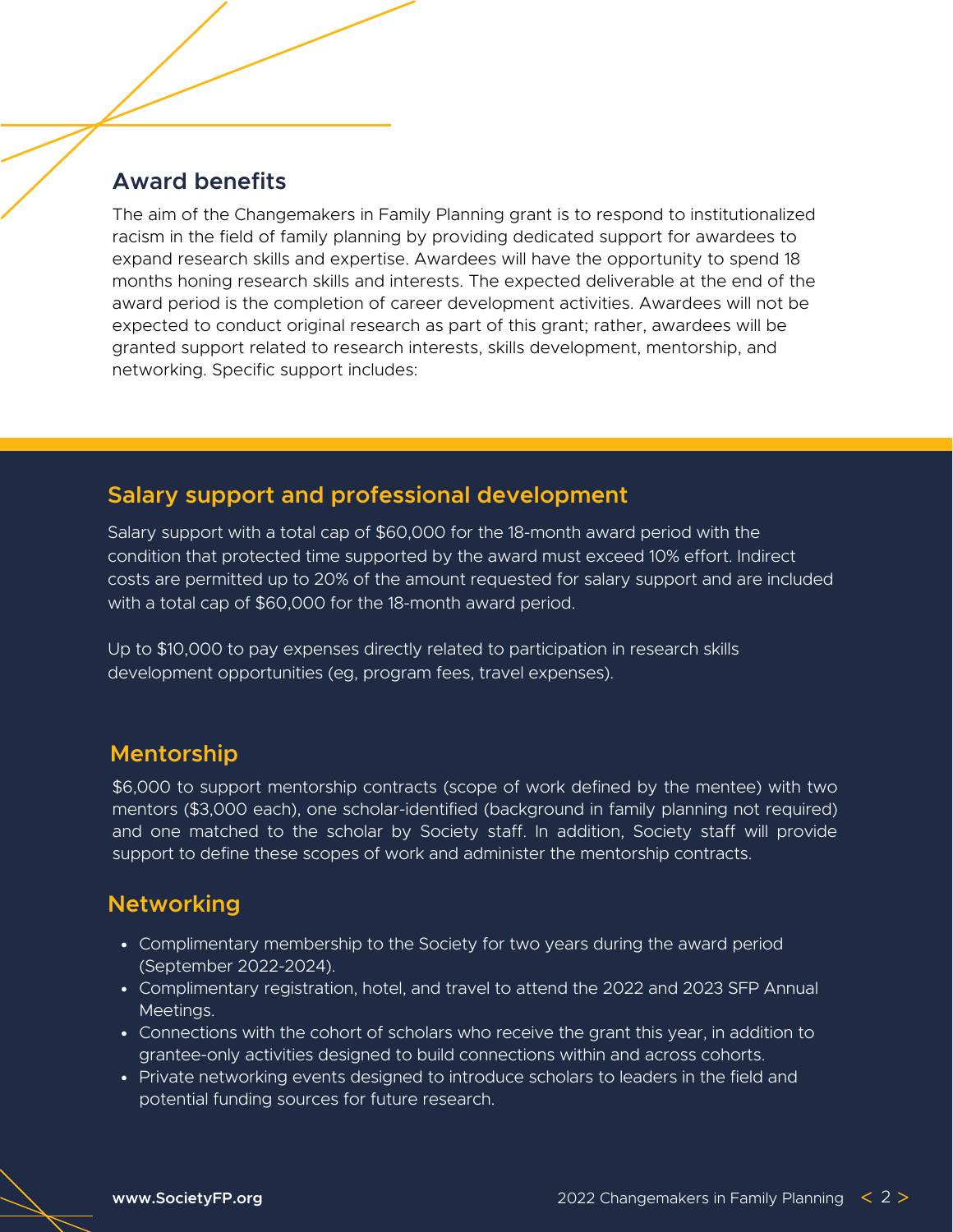## **September 1, 2022 through March 1, 2024**

### **Eligibility**

Grants are made to organizations on behalf of a named Principal Investigator (PI). A PI need not be a current Society member in order to apply. Grants are limited, without exception, to tax-exempt organizations.

#### **These grants are open to scholars who\*:**

- self-identify as a person of color;
- have completed a terminal degree program\*\* within ten years of submitting an application;
- have received less than \$250,000 to conduct family planning research as a PI or have never served as a PI for family planning research;
- reside in the US and plan to pursue a research career focused on US research (including territories of the US).

*\*Graduates who have received research training after their terminal degree (such as through a fellowship or* post doc) are eligible to apply. However, they will need to clearly demonstrate how this particular award will *provide new benefits that they have not previously received.*

*\*\*Scholars who are currently in training (eg, residency, post doc, fellowship) are not eligible.*

### **Review of applications**

Applications will be reviewed by a committee comprised of members and partners of the Society who bring content and mentorship expertise, have a vested interest in family planning research, and who self-identify as people of color. The number of awards and total amount of funding is dictated by the funder investment at the time of award.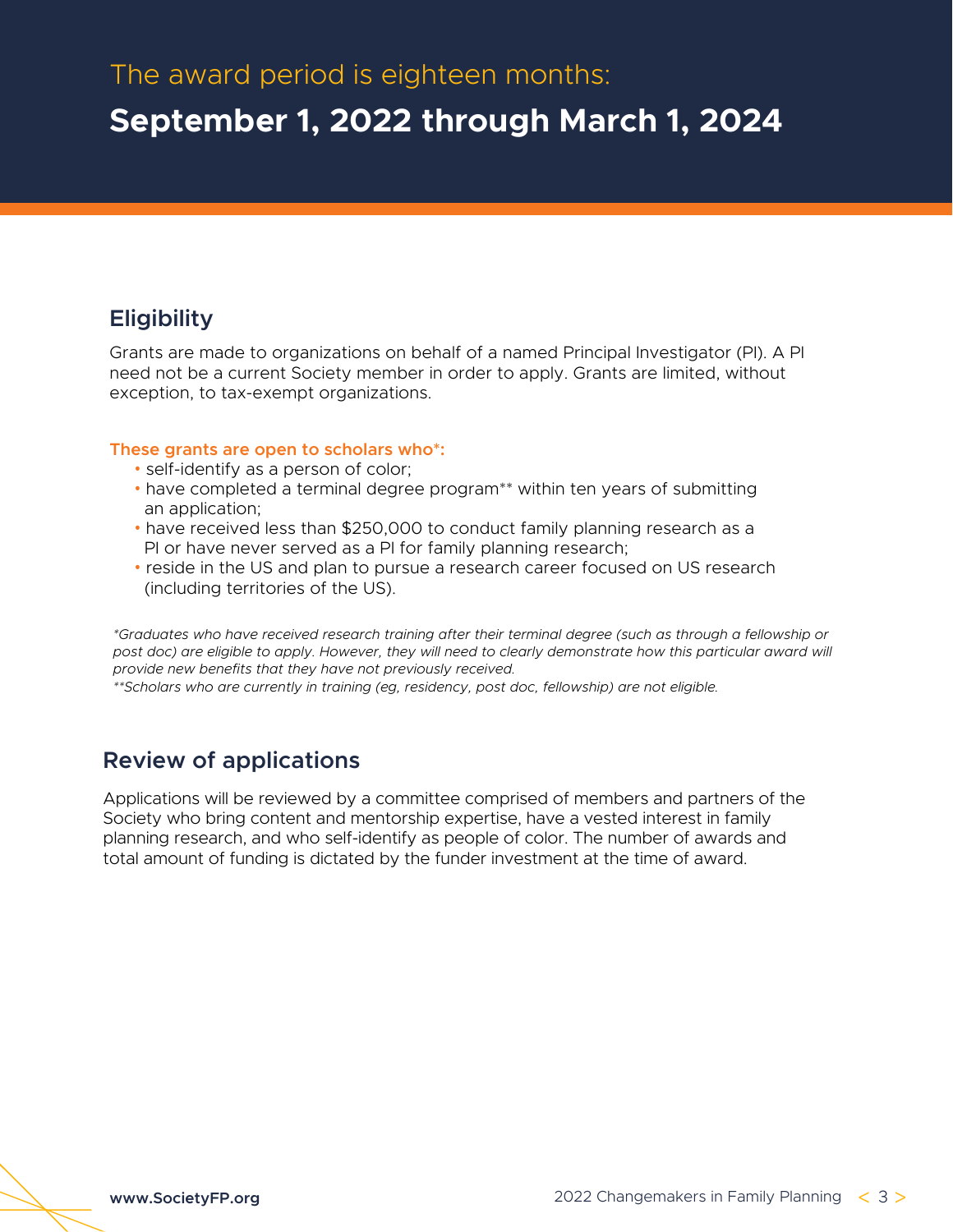### **Review Criteria**

All proposals that are eligible for the funding opportunity will be reviewed according to [the following criteria.](https://societyfp.org/wp-content/uploads/2022/03/2022-Changemakers-Review-Guide.pdf) A copy of the review guide can be found here.

### **Applicant (40%)**

- Does the applicant demonstrate commitment to and passion for family planning research?
- Does the applicant bring unique expertise, skills, and personal experience that would enrich the field of family planning research? The Society is particularly interested in applicants who are housed at institutions with limited track records of supporting family planning research, work in geographic areas underrepresented in the Society's current membership, and represent diverse disciplinary backgrounds.

### **Proposed body of research (30%)**

- Does the applicant have a clear vision for the body of research they are seeking to develop?
- Is the applicant's proposed body of research aligned with the vision of just and equitable abortion and contraception informed by science?
- Is the applicant well-positioned to develop and lead the proposed body of research?

#### **Impact of award (30%)**

- Considering the applicant's research career stage and previous or current career development support, will receipt of this award significantly impact the development of the applicant's research career?
- Does the applicant present a clear and thoughtful career development plan that is aligned with the body of research they are seeking to develop?

Application submission opens on

**April 4, 2022 and closes June 6, 2022**

**[www.SocietyFP.org](https://www.societyfp.org/)**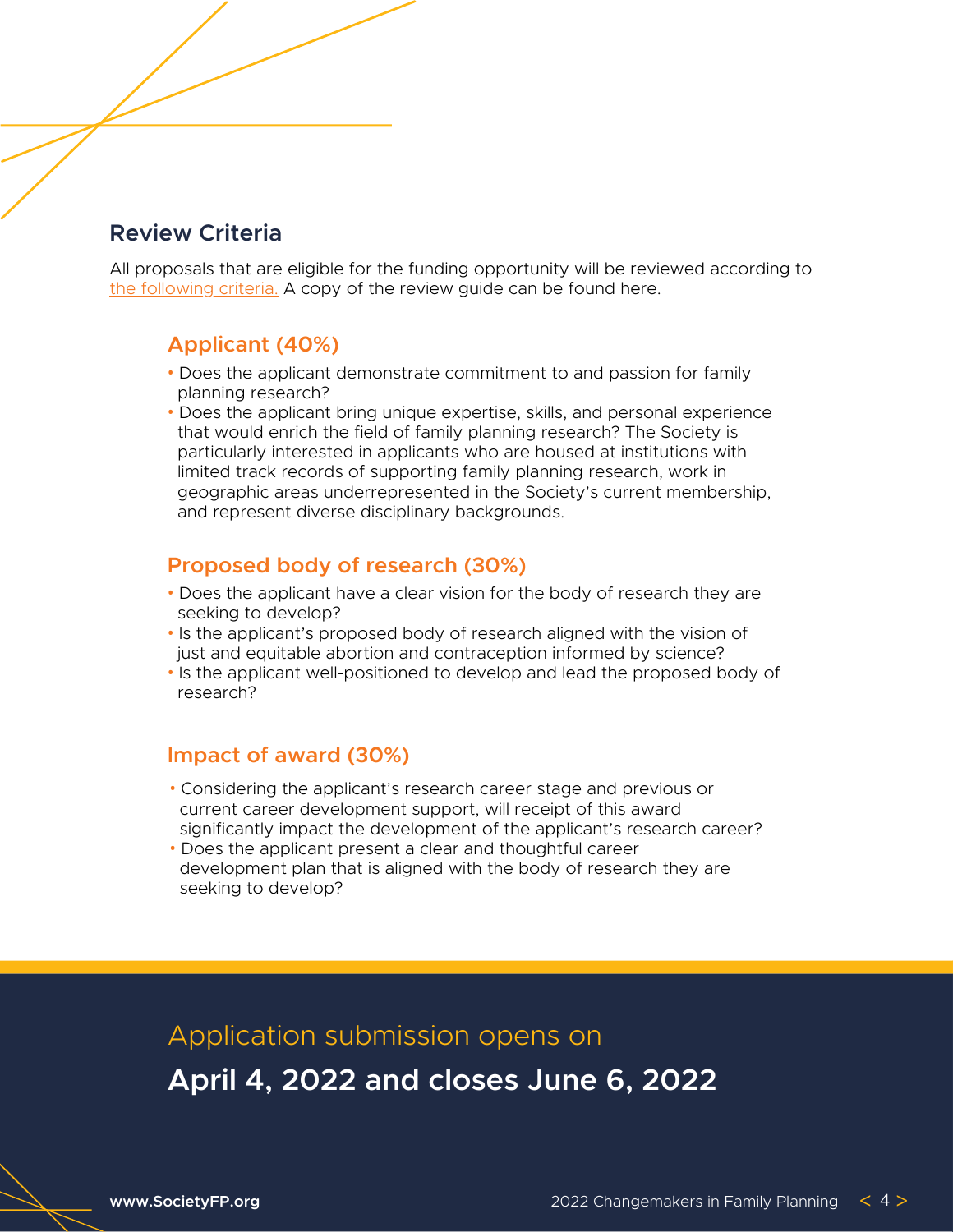### **Proposal instructions**

#### **1. [O](https://webportalapp.com/sp/home/sfp_changemakers-grant_portal)nline [application](https://webportalapp.com/sp/home/sfp_changemakers-grant_portal) form:**

Includes contact and demographic information for the PI, institution, and parties responsible for accounts payable and grants management if the applicant is funded.

#### **2. Summary (250 words):**

Provide a brief summary of your educational and professional background, along with a short description of the body of research you are seeking to develop. This information may be used in our newsletter, website, and other educational and promotional purposes should the application be funded.

#### **3. Statement of research (3 pages):**

Describe the body of research you are seeking to develop, including the key questions and research methods you hope to explore. Explain the unique expertise, skills, and personal experience you bring to this area of research and to the Society community. Share how this body of research and your leadership of it supports the vision of just and equitable abortion and contraception informed by science.

#### **4. Potential impact of award (1 page):**

Speak concretely and specifically to how this award will support your career development at this particular stage in your research trajectory and is distinct from previous or current career development support. Explain why becoming a Changemaker in Family Planning is important to developing an independent research portfolio in family planning.

#### **5. Draft career development plan (1 page):**

Share initial ideas. This plan will be further developed post-award. Chart a path to your future success by addressing the following questions, sequentially narrowing down from big picture to specifics:

- a. What are your career goals related to leading an independent body of family planning research?
- b. What skills do you need to achieve these career goals and how will they help you progress to the next stage of your research career?
- c. What activities will you engage in to attain those skills?
- d. What past financial support focused on career development have you received? If you have received previous support, how, if at all, does this award differ and/or build upon previous award(s)?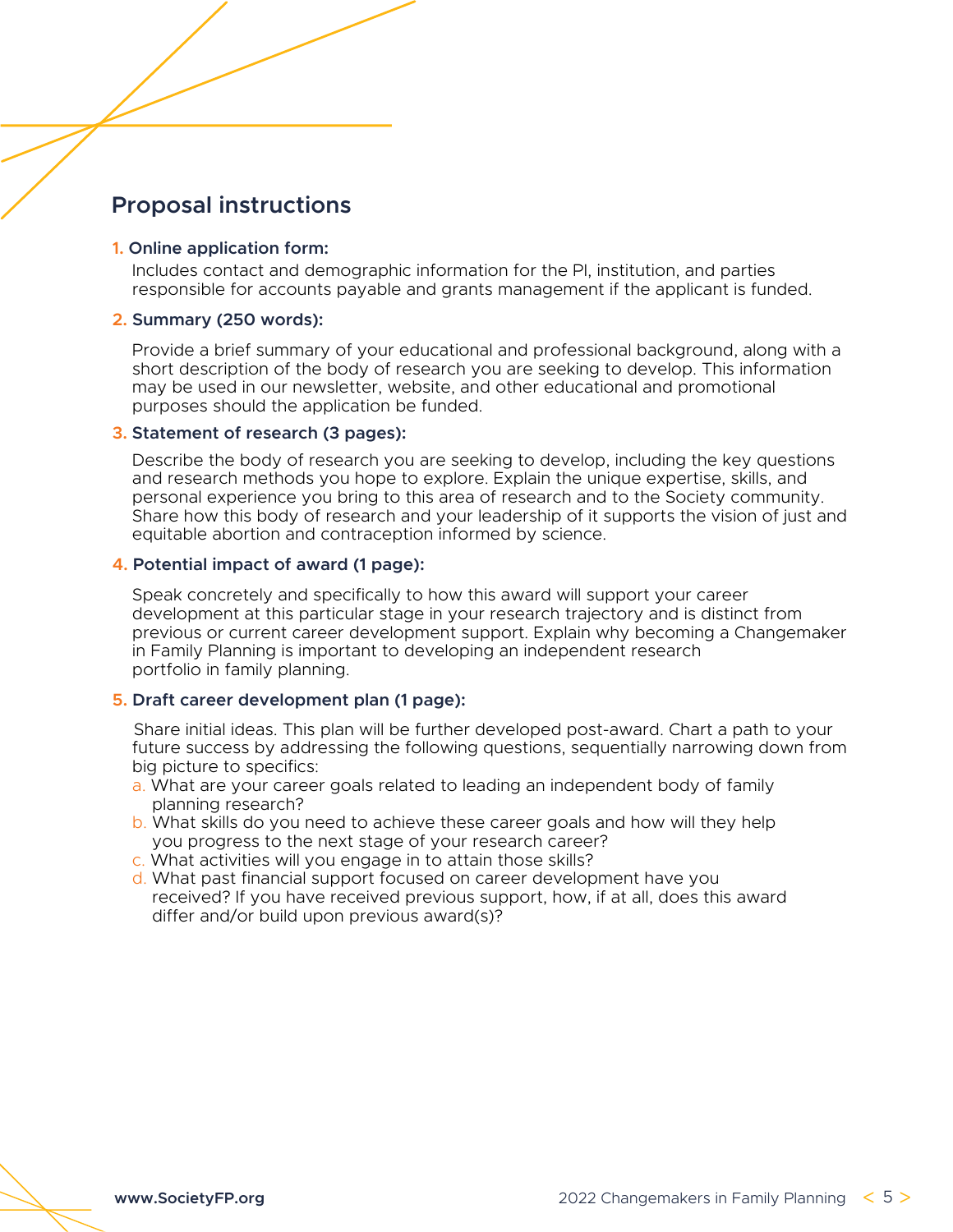### **Proposal instructions, continued**

#### **6. Mentoring needs (1 page):**

First, describe your primary mentor (if you have one) and name the specific ways that individual supports your career development or you envision them supporting your career development. Please note that if it proves a challenge to identify an existing mentor, the Society is able to match you with a primary mentor. Second, identify what type of mentoring support would be most beneficial to you in a secondary mentor specializing in family planning and any specific mentors with whom you are interested in working. Consider skills, discipline, and content expertise when visioning a mentor. Information provided here will be used to match you with a mentor best suited to support you.

#### **7. Budget (1 page):**

Provide a budget that details the cost of salary support and any indirect costs. The budget total cap is \$60,000 for the 18-month award period. The total sum of salary support, indirect, and fringe costs may not exceed this cap. Please note that costs associated with the career development opportunities described in the career development plan and stipends for mentors will be funded directly by the Society and will not be disbursed to the institution as part of the award.

#### **8. Curriculum vitae of applicant (10 pages maximum)**

#### **9. Guaranteed protection of time form (1 page, instructions on how to submit will be provided via the online submission portal):**

This form must be submitted by your employer or academic department to assure that time will be protected for the entire period of the proposed award, if accepted.

#### **10. Letter of recommendation (1 page, instructions on how to submit will be provided via the online submission portal):**

Letters of recommendation are intended to describe the applicant's dedication to their goals in family planning research, their need for additional support, and their potential as a leader in the field. Additional information that may help the reviewers evaluate the merit of the applicant may also be provided.